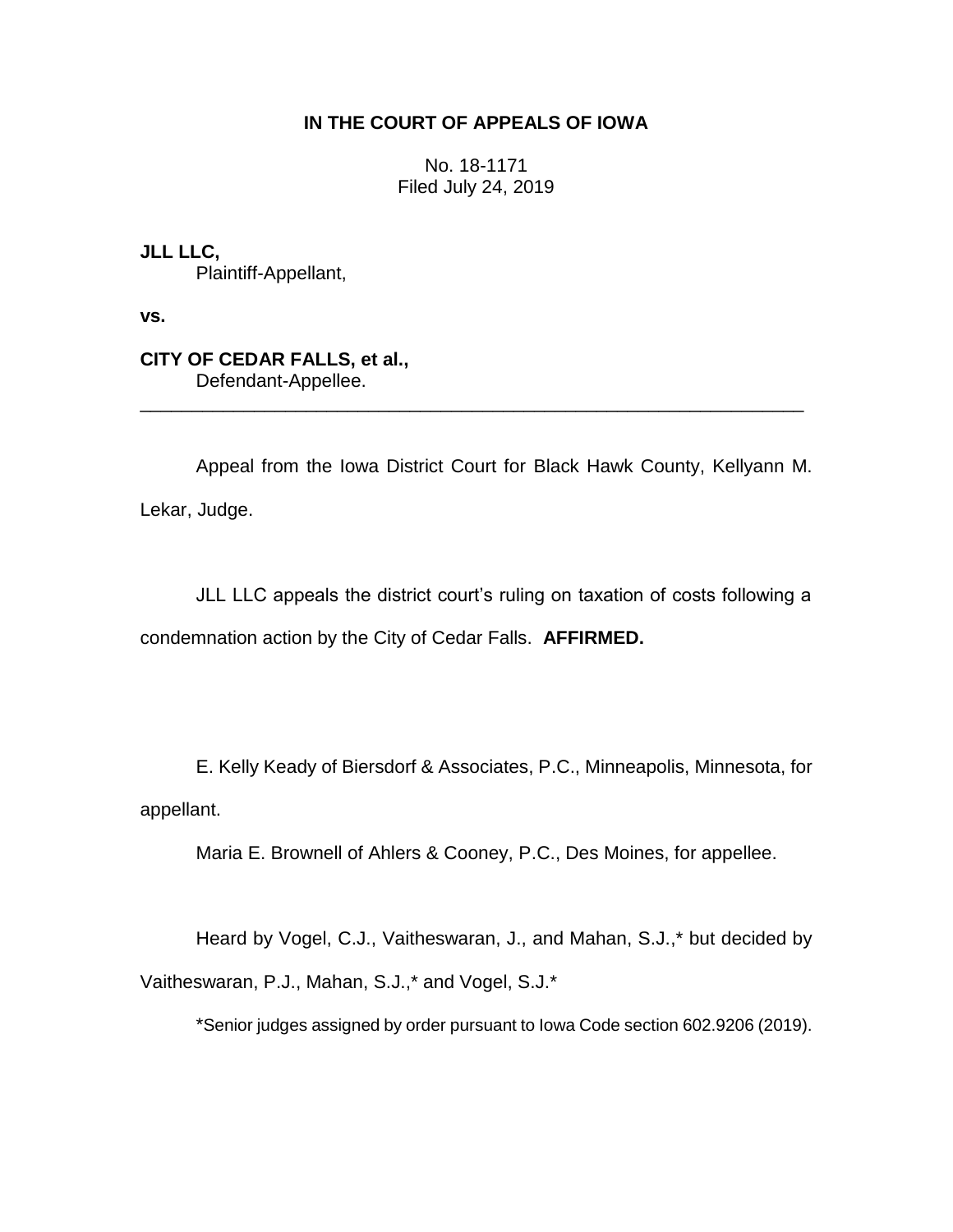## **VAITHESWARAN, Presiding Judge.**

The City of Cedar Falls condemned property owned by JLL LLC. *See* Iowa Code § 6A.4(6) (2016) (authorizing cities to take private property for public use). Following a hearing, a compensation commission assessed damages of \$527,197. *See id*. §§ 6B.4, 6B.14, 6B.17.

JLL appealed the appraisement of damages to the district court. *See id*. § 6B.18(1). A jury awarded JLL \$630,000. *See id*. § 6B.21.

JLL filed an application for \$147,690 in attorney fees and \$78,999.67 in costs. *See id*. § 6B.33. Following a hearing, the district court awarded (1) attorney fees of \$141,345; (2) \$15,000 for the cost of an appraisal; and (3) statutory expert witness fees of \$150 for each of three experts. JLL appealed.

JLL does not challenge the attorney fee award. The company focuses on the district court's denial of its requests for additional litigation-related expenses. In its view, statutory language obligates cities to make property owners whole.

Iowa Code section 6B.33 does indeed require an acquiring agency to "pay all costs occasioned by the appeal." But "costs" do not include all litigation expenses, as JLL contends. *See City of Riverdale v*. *Diercks*, 806 N.W.2d 643, 660 (Iowa 2011) ("We have construed 'all costs' language in other fee-shifting statutes to limit reimbursement for litigation expenses to those allowed as taxable court costs." (citing *Iowa Dep't of Transp*. *v*. *Soward*, 650 N.W.2d 569, 572 (Iowa 2002))); *City of Ottumwa v*. *Taylo*r, 102 N.W.2d 376, 378 (Iowa 1960) ("We disagree with defendant's view that 'all costs occasioned by the appeal' as used in [the predecessor to section 6B.33] includes *all* expenses reasonably necessary in *preparation and* trial of the appeal.").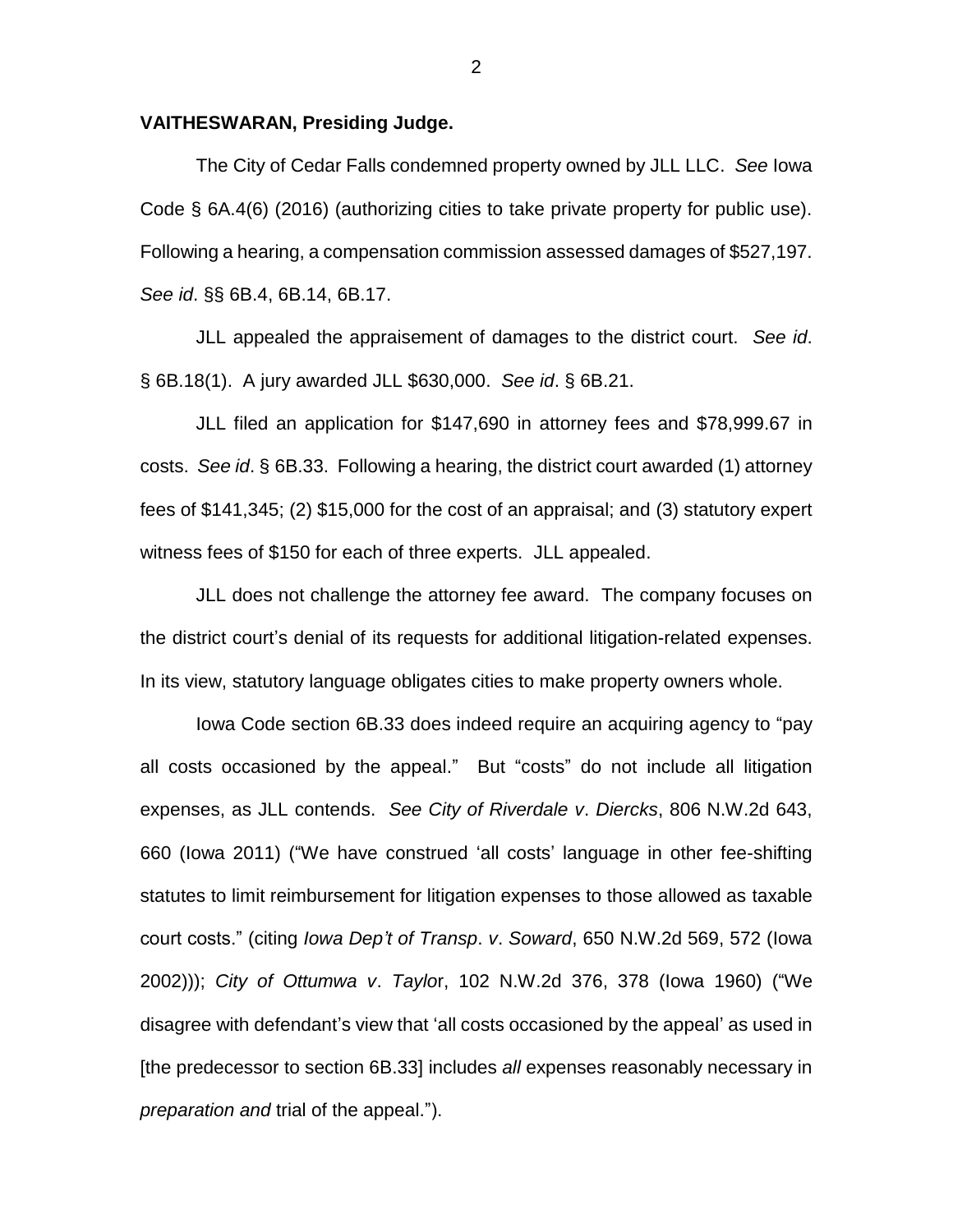Breaking down JLL's requests for litigation-related expenses, we begin with its request for appraisal fees, an issue we are persuaded was preserved for review. Section 6B.33 authorizes payment of "the reasonable cost incurred by the property owner for one appraisal." JLL requested \$51,000 for its appraiser's "written/oral appraisal report (\$43,000) plus the additional \$8000 review appraisal of [the City's] appraisal." The \$43,000 figure included \$13,000 to cover charges for the appraiser's trial testimony and \$5000 to cover "rent loss analysis and reporting."

The district court found (1) the \$13,000 sum was in fact a request for an "expert witness" fee not covered by section 6B.33; (2) "the rent income issue . . . [was] inadmissible" at trial, foreclosing taxation of the \$5000 sum as costs; and (3) the "review service" costing \$8000 "added little to [the] original report and [was] as disproportional in its amount as the original appraisal report." The court concluded \$15,000 would be "a more than reasonable allocation" for the appraisal.

We discern no error in the district court's interpretation of section 6B.33 as excluding the \$13,000 cost of the appraiser's trial testimony. *See Taylor*, 102 N.W.2d at 377, 379 (reversing allowance of fees for "each of two expert appraisers in preparing to testify and testifying upon the appeal"). And we conclude the district court did not err or abuse its discretion in declining to award the \$5000 cost of preparing an inadmissible rental loss evaluation and the \$8000 cost of reviewing and rebutting the City's appraisal report. *See Goodwin v. Iowa State Highway Comm'n*, 369 N.W.2d 816, 819 (Iowa 1985) (reviewing assessment of costs, damages, and attorney fees under what is now Iowa Code section 6B.34 for substantial evidence and abuse of discretion); *cf*. *Shea v*. *Lorenz*, No. 16-0496, 2017 WL 4844504, at \*8 (Iowa Ct. App. Oct. 25, 2017) (reviewing assessment of

3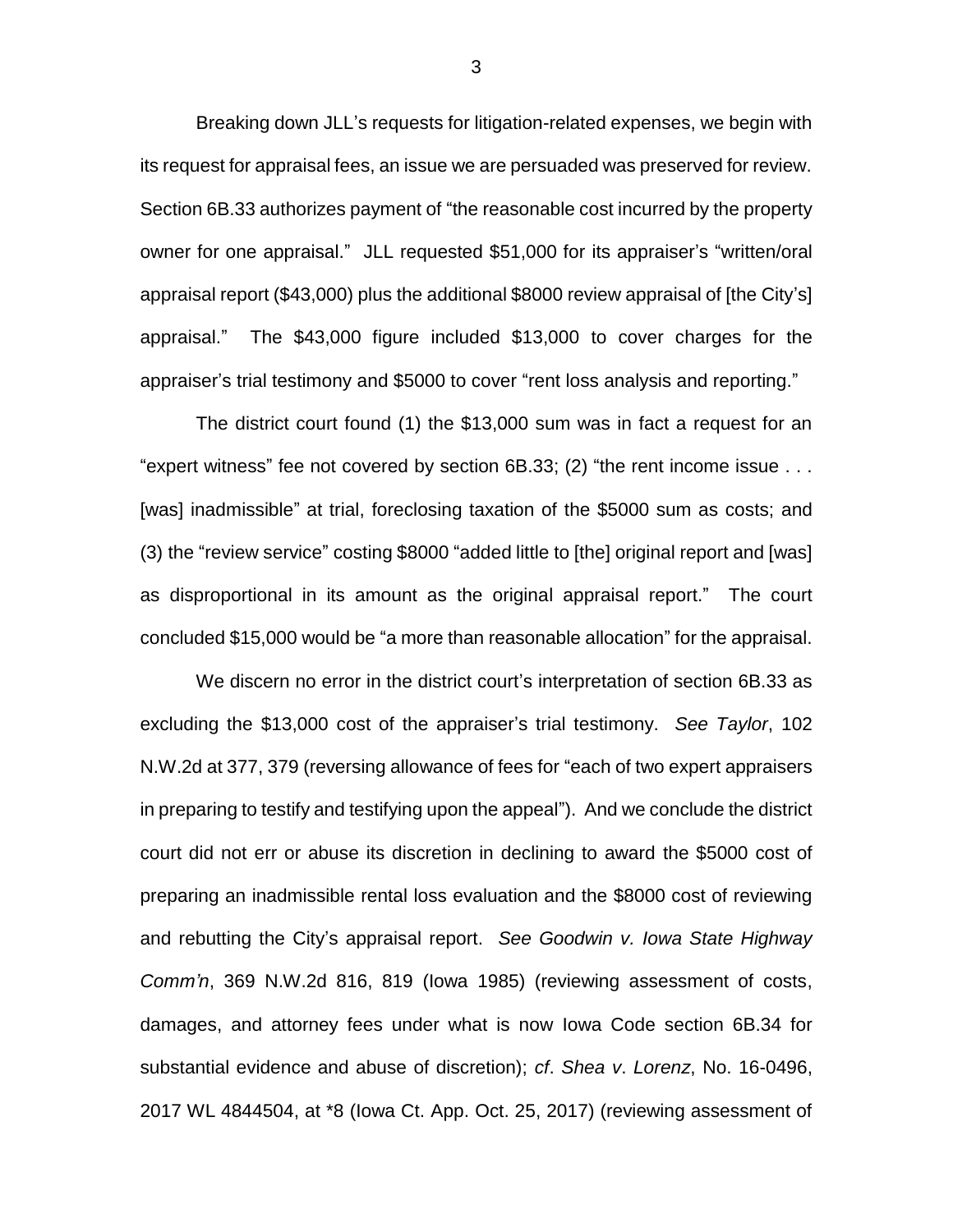litigation costs under Iowa Code chapter 625 for an abuse of discretion). In light of our conclusion, we need not address the City's contention that the \$8000 review constituted a "second" appraisal not covered by section 6B.33.

 We turn to the district court's refusal to award additional litigation-related expenses and a represented party's direct claims for costs and expenses. The court concluded these expenses did not fall within the statutory definition of costs. The court's conclusion flowed directly from *Soward*. There, the supreme court reaffirmed that "[t]he express mention of attorney fees [and one appraisal fee] implies exclusion of all other expenses." *Soward*, 650 N.W.2d at 572 (citing *Taylo*r, 102 N.W.2d at 380). We discern no error in the court's denial of these litigation expenses.

We are left with the district court's denial of JLL's request for expert witness fees. As noted, the court treated the appraiser's trial testimony as expert testimony. JLL also called two other experts. Again, *Soward* dictated the court's decision. *See id*. (observing "the term 'costs' [in section 6B.33] does not include expert witness fees"). This court is not at liberty to overrule the opinion. *See State v*. *Hastings*, 466 N.W.2d 697, 700 (Iowa Ct. App. 1990); *see also Soward*, 650 N.W.2d at 574 ("[I]f there is to be a change to section 6B.33 after forty years of acquiescence by the legislature, such change should come from that body."). We also are not at liberty to address JLL's constitutional challenge to the holding of *Soward*, an issue that was not preserved for review. *See Meier v*. *Senecaut*, 641 N.W.2d 532, 537 (Iowa 2002). The court appropriately limited the expert witness fee award to \$150 per expert. *See* Iowa Code § 622.72 (authorizing fees for expert witnesses "not exceed[ing] one hundred fifty dollars per day").